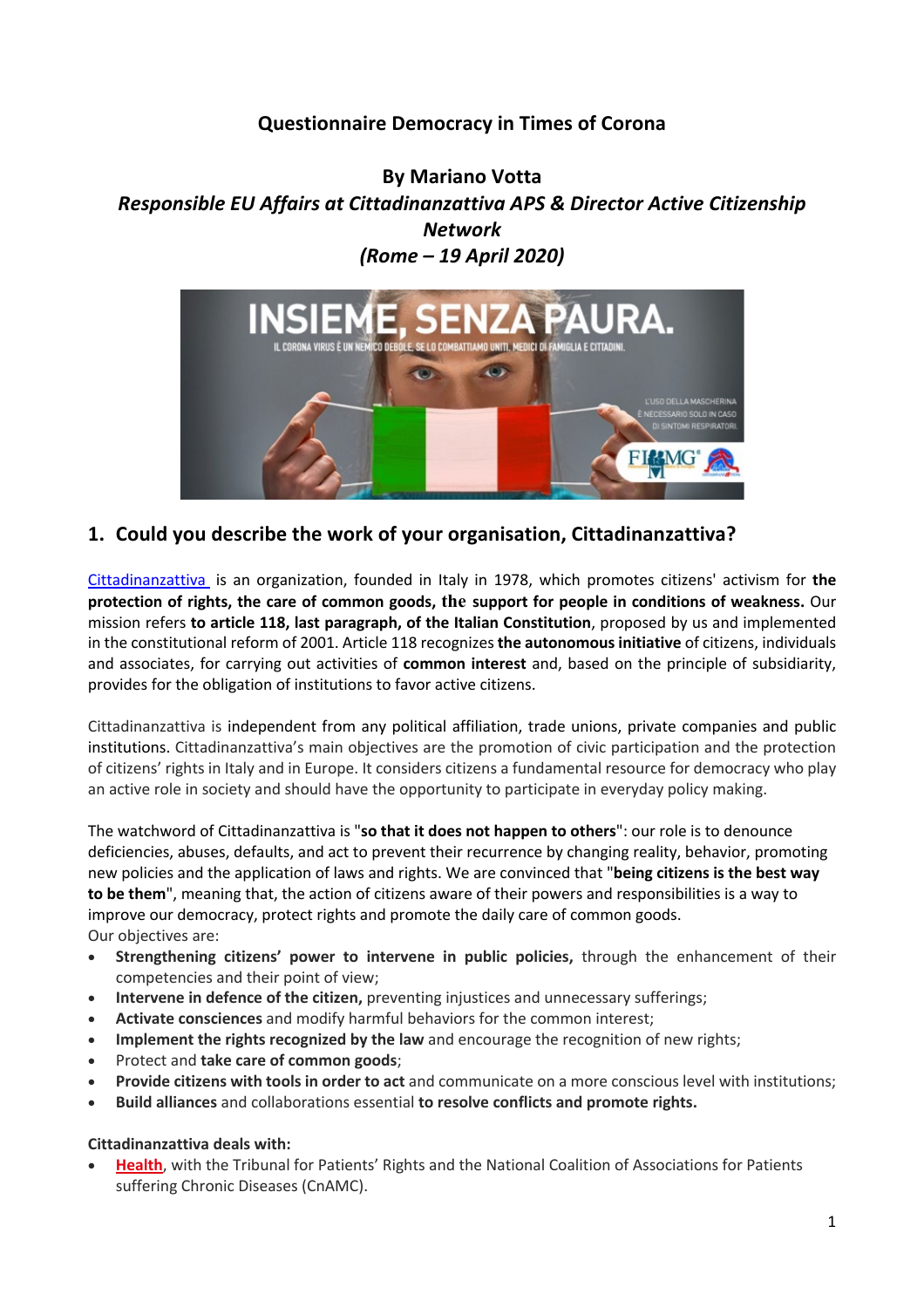- **Consumer policies and utilities**, with the Prosecutors of citizens.
- **Justice**, with Justice for Rights.
- **School**, with the School of Cittadinanzattiva.
- **European Citizenship**, with Active Citizenship Network.
- **Evaluation of the quality of services** from the perspective of citizens, with the Agency of Civic Evaluation.
- And, also, with **institutional reforms, transparency of administrations, the fight against corruption and waste, the promotion of health and the environment, livability and urban decorum, corporate citizenship.**

Since 2001, Cittadinanzattiva is active on a daily basis also at the EU level, thanks to its international branch called "Active Citizenship Network (ACN)", one of the most widespread and flexible European networks, able to involve and cooperate in the last few years with more than 200 civic, patients and users organizations from 32 Countries plus more than 30 EU and International networks.

The main objectives of ACN are the promotion of civic activism and participation in the political arena, and the protection of citizens' rights, which are both the strength and the uniqueness of ACN.

As an international interface of Cittadinanzattiva, ACN focuses on the following two objectives:

- encouraging the active participation of citizens in the European policy-making in order to promote the construction of an "European active citizenship", through the citizens' powers and responsibilities in public policies. This includes:
	- $\circ$  recognizing the primary role of citizens and civic organizations in the care of common goods;
	- o supporting citizen's participation in policy making at local, national and EU level;
	- $\circ$  involving them in the defence of their fundamental rights as citizens, patients, consumers, passengers, users, savers, etc.
- promoting abroad all the successful experiences achieved by Cittadinanzattiva in Italy.

# **2. What are the major activities you are working on in relation to the Covid-19 emergency?**

Because of the COVID-19 pandemic, it was necessary to reorganize ourselves, to reshape priorities and modus operandi. Evidently, it is in the DNA of this citizens' organization - which for over 40 years has been working to protect health as a common good - the ability to quickly read the needs of people in situations of fragility and to reinterpret their needs in concrete requests and initiatives of civic activism, as better described in the next paragraphs. As Italy was, and still is under attack of Covid-19, all the following 20 concrete COVID-19 related initiatives - at this stage self-financed by Cittadinanzattiva – have been carried out at the national level.

### **A) Advocacy activity for chronic patients & therapeutic plans:**

- 1. An initiative that supports the strengthening of the local dimension of continuity healthcare and the availability that Cittadinanzattiva has received from Federfarma (the national federation representing over 16,000 private pharmacies in Italy) to deliver home medical devices, in addition to medicines. Federfarma and Cittadinanzattiva together asked the Regions to simplify as much as possible the procedures with which the chronically and rare patients can obtain directly in the pharmacy the medicines and the medical devices usually distributed in public structures. This measure is in line with the indication to limit the displacements and is necessary to avoid exposing many patients to infection.
- 2. Through the National Coalition of Associations for Patients suffering Chronic Diseases (CnAMC), with a letter sent to the Presidents of the Regions, to the Regional Councilors for Health and to the Ministry of Health, we asked for an extension of at least 90 days for the supply of medical goods throughout the national territory indispensable for chronic patients, whose demand expires in the months of March and April. We are talking about people who use medical goods such as bags, plates, diapers, catheters, strips for measuring blood glucose, bags for special nutrition, protein-free foods, the periodic and extraordinary control of devices implanted for patients with heart failure, the devices for outpatient hemodialysis, for peritoneal dialysis and home hemodialysis and immunosuppressive drugs with direct and on-account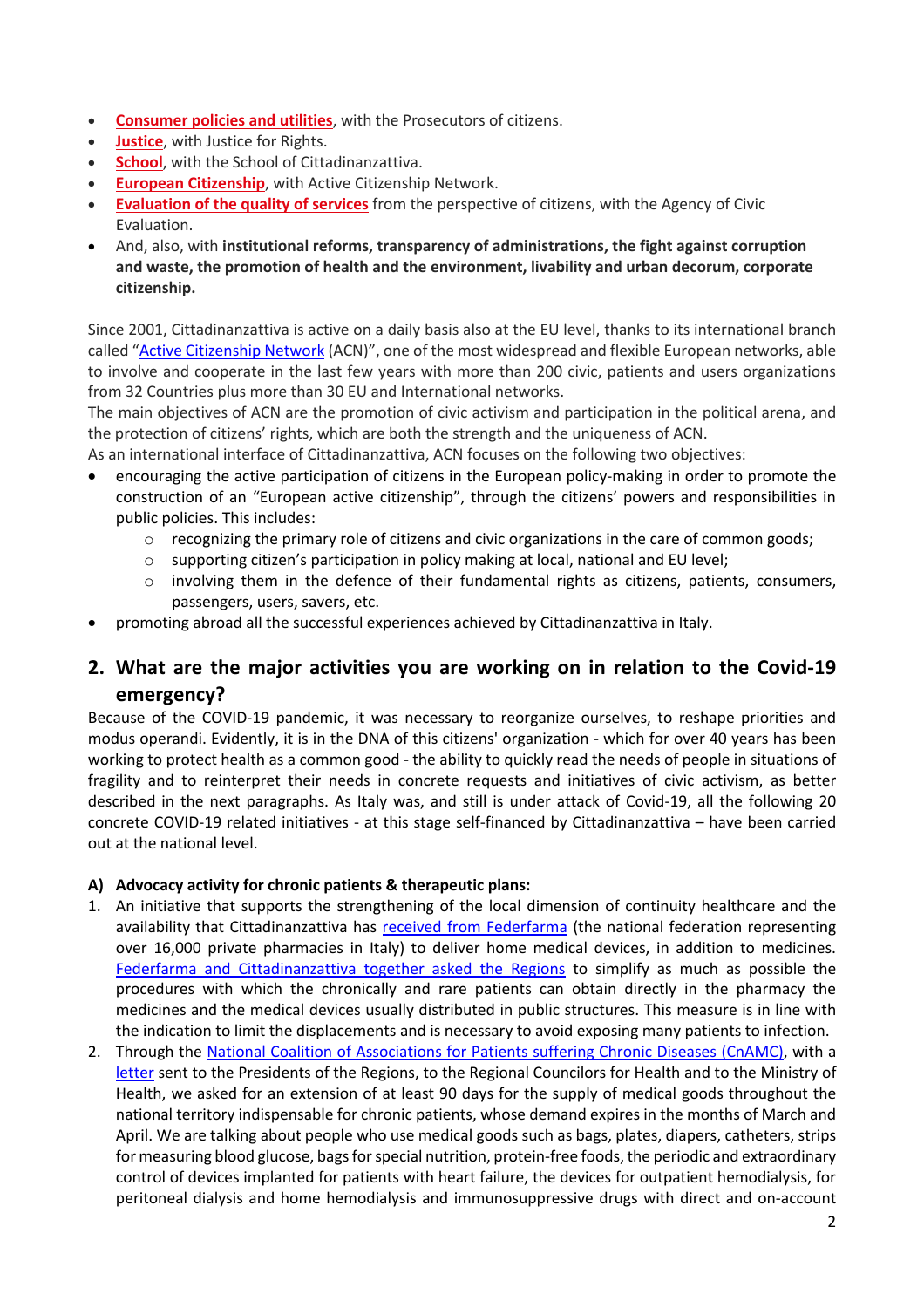distribution for organ transplant recipients, trachea-aspiration tubes, matte as well as all devices for mechanical ventilation and enteral nutrition.

- 3. In recent days, together with the Italian Scientific Society of Internal Medicine (FADOI), we turned to the Italian Medicines Agency (AIFA) to extend the therapeutic plans, a request that the Agency accepted after a few hours.
- 4. A similar request has been sent to the Regions and to the Ministry of Health to ensure continuity in the use of the indispensable devices throughout the national territory, including through remote monitoring of clinical data, limiting the exposure of patients and healthcare professionals to the risk of infection and without distracting health workers from their emergency activities. The Sardinia Region has already responded to our request for information.

## **B) Advocacy activity for cancer & COVID-19 patients:**

5. Together with representatives of medical-scientific community such as Periplo - which represents the Italian cancer networks - and the Foundation for personalized medicine, Cittadinanzattiva has sent to the National and Regional Health Italian Authorities, a request in order to adopt new measures to guarantee the continuity of treatment for cancer patients outside hospitals, in a more safety contest, able also to decongest the hospitals. Here you can find the official request and an article (both in IT language).



6. Federfarma and Cittadinanzattiva propose to distribute antivirals and antimalarials for coronavirus sufferers also in pharmacies, highlighting how the distribution of these

medicines through pharmacies will not only reduce displacements, but will also allow the pharmacist to monitor patient adherence to therapy and to acquire useful information on the correct use of the medicine on compliance with the therapeutic plan. Read more (IT)

- **C) Advocacy activity & solidarity for vulnerable target groups:**
- 7. **People living in the Assisted Healthcare Residences:** To control contagion in Assisted Health Residences (RSA), urgent regional extraordinary plans must be adopted as soon as possible. Cittadinanzattiva's letter of appeal to the Regions. Read more (IT)
- 8. **Prison population:** Protect the health of mothers and children in prison. A priority that affects all prisoners with the COVID-19 emergency. Cittadinanzattiva's letter of appeal to the Minister of Justice. Read more (IT)
- 9. **People living alone:** Cittadinanzattiva also joined the initiative "The time of kindness" promoted by the Italian Red Cross to carry out a home-based grocery shopping and medicines service for the elderly, fragile and immunosuppressed people who live alone. Read more (IT)
- 10. **0-6 years old:** Cittadinanzattiva decided to dedicate a special section of the "XIV Scafidi Prize" to "The 0- 6 at the time of COVID 19" to collect the good practices made with young children, make them known, disseminate and reward the most significant ones. Read more (IT)

### **D) Support to the general practitioners:**

11. **Fund raising campaign for general practitioners' safety:** titled "Help us protect your family doctor", it was launched last the 16th of March 2020 by Cittadinanzattiva and the Italian Federation of General Practitioners-FIMMG (Federazione Italiana Medici di Medicina Generale): with only 1 Euro you can help us purchase personal protective equipment to be distributed to all the family doctors working in Italy. We need you! For donation, *click here*. Private entities has decided to support the campaign by donating economic or instrumental resources for a value of three million euro to the use of the entire National Health System. Read more (IT)

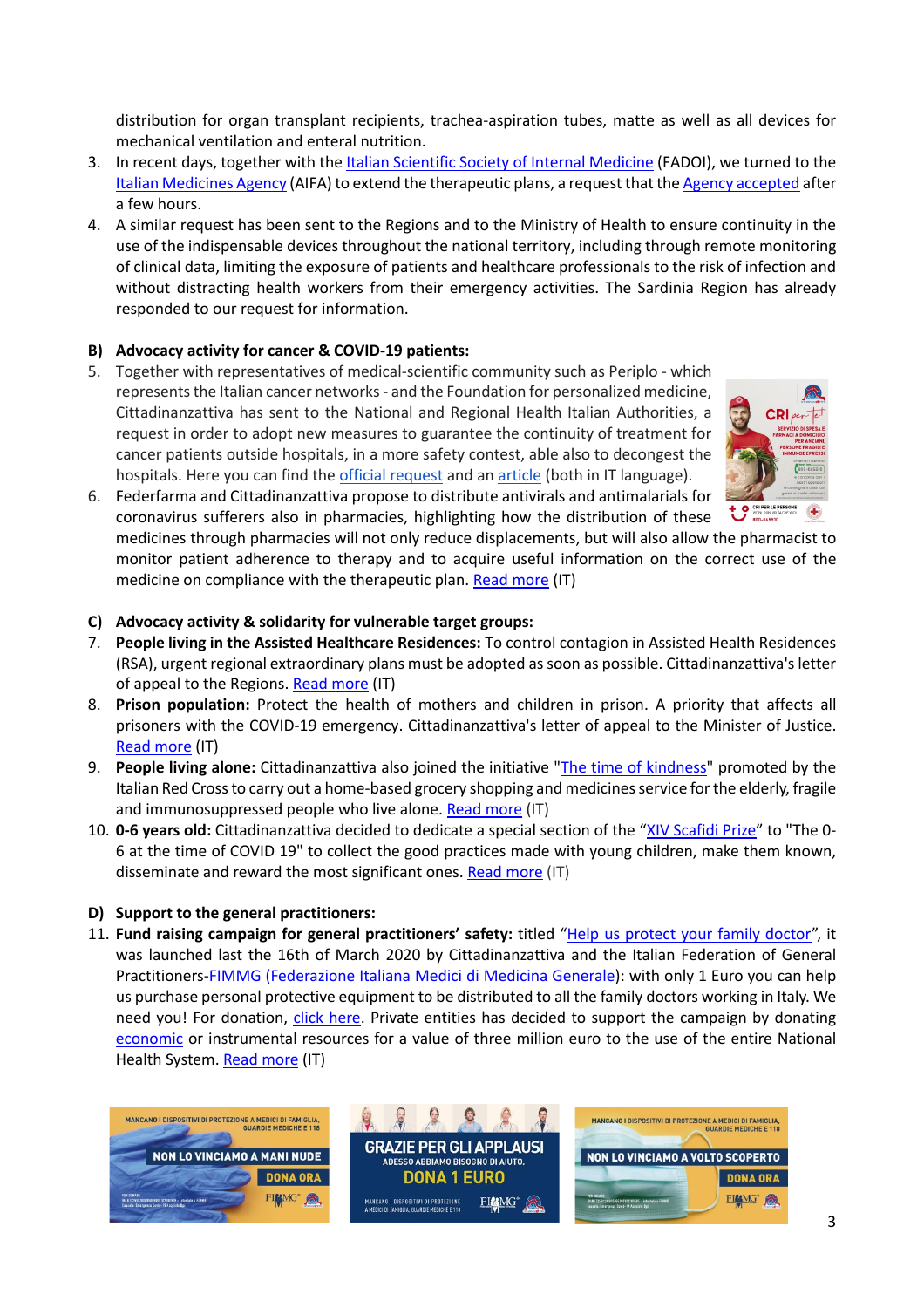12. **Awareness campaign aimed to prevent/reduce infection among HCPs**: titled "#KeepCalm, Together, without fear", it sees Cittadinanzattiva alongside the Italian Federation of General Practitioners (Fimmg). "*Together without fear. Coronavirus is a weak enemy if we fight it together. Family doctors and citizens*": this is the message to inform citizens about the right prevention behaviors to follow, and to promote common sense and make it "viral". #insiemesenzapaura. To know more, watch the video and click here (IT). It has just started from Northern Italy the



distribution of disinfectant gel, information material and the first PPE-personal protective equipment, found with many difficulties thanks to the support of Roche who, in such a difficult and





ever-changing situation, was the first company to comply with our request for support to family doctors. Read more (IT)

In a short time, this campaign has been supported and endorsed by many private and public actors. Here you can find the example of the City of Naples that has adopted the campaign. To know more, click here (IT).

#### **E) Citizens empowerment:**

13. **Addressing general public, users and consumers**: our website hosts a guide with specific insights on health, transport, taxes, school; links to official websites; short videos from experts; the contact details of our protection centers to avoid scams, fake news and speculation; and even a chatbot.





#### 14. **Addressing foreign communities living in Italy**: together with Assogenerici and the Equivalente.it portal,

Cittadinanzattiva has launched the social campaign "Why no one remains excluded", with the aim of providing all foreign communities present in Italy mother tongue information on how to avoid dangerous behavior and therefore contribute to stop the spread of the infection. The campaign unfolds thanks to a video in 11 languages, apart from Italian:



English, French, Spanish, Portuguese (Brazilian), Romanian, Arabic, Russian, Filipino, Punjabi (India and Pakistan), Hindi (India), Bengali.